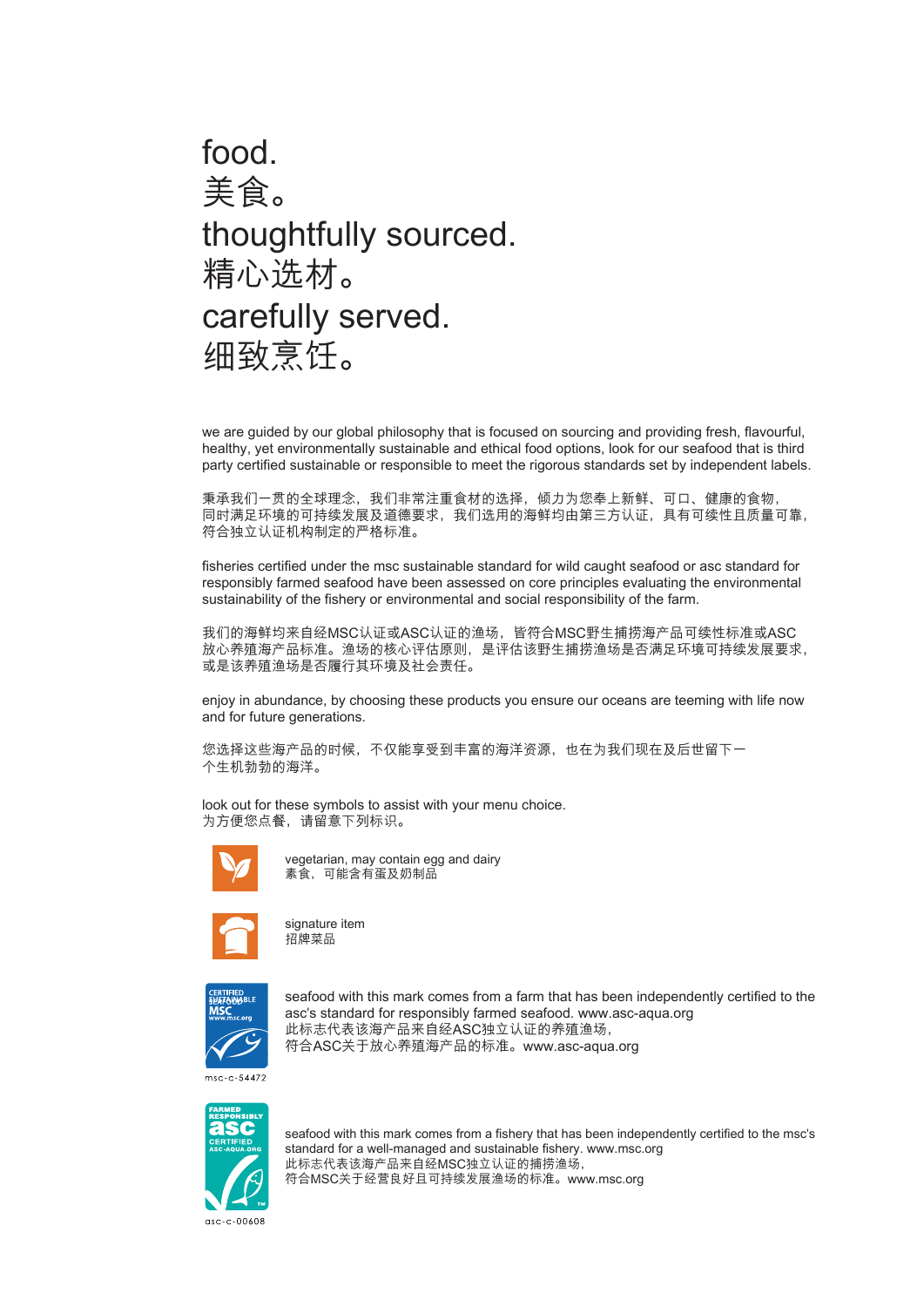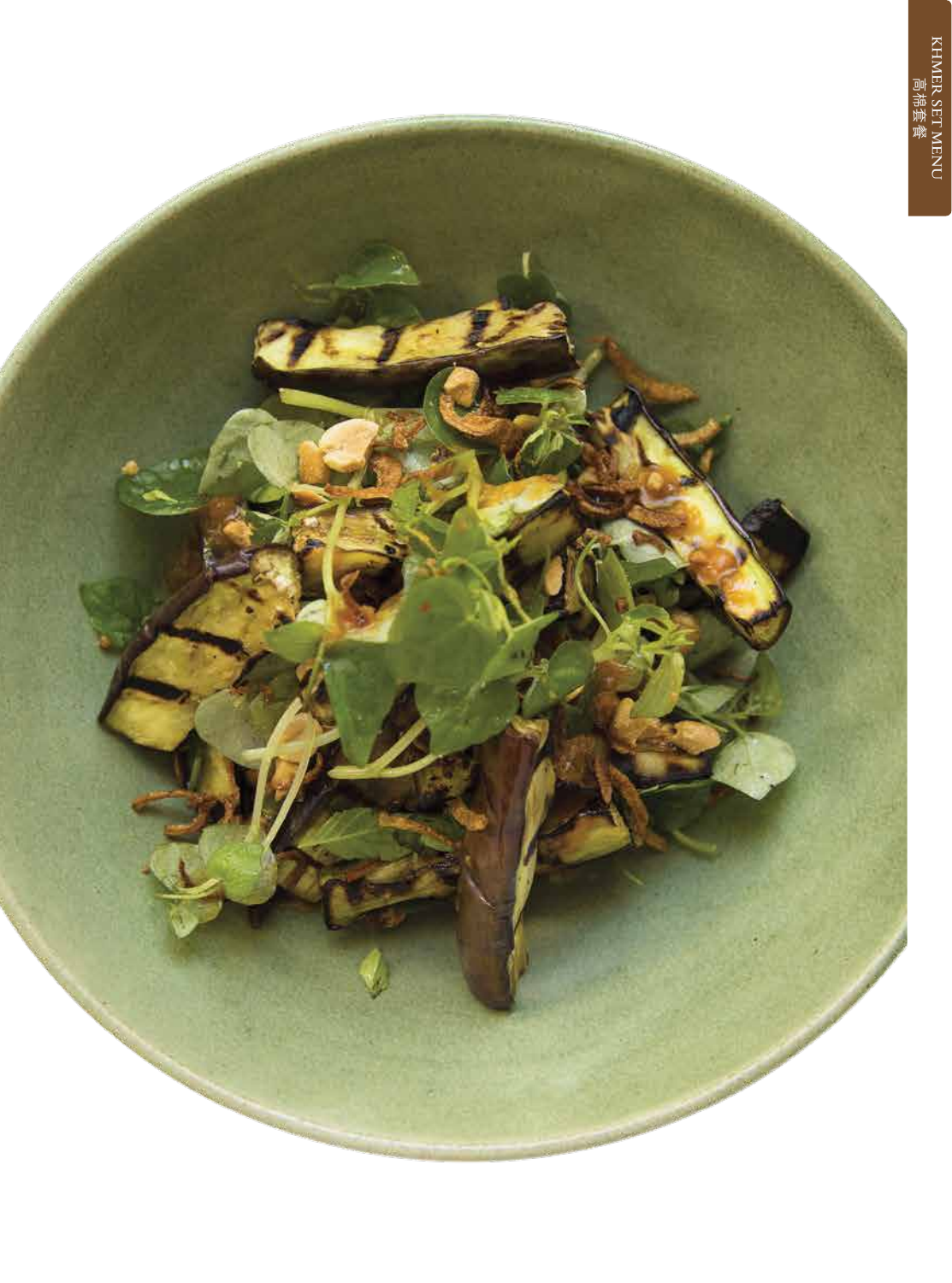#### **POUK MENU** 普柯**(Pouk)**风味菜单 35

从暹粒驱车二十分钟,便可到达吴哥丝绸农场和 Pouk Pagoda(佛塔), Pouk 是柬埔寨最典型的村庄, 拥有佛塔、稻田、莲花农场和自产市场。 我们的柬埔寨烹饪专家 Pisith Theam 厨师就土生土长在 Pouk。 他的灵感创意美食完美地诠释了柬埔寨的传统美食文化。

#### **Appetizer** 开胃菜

Roasted eggplant salad 烤茄子沙拉 本地水芹、炸大蒜、炸小洋葱

### **Main Course** 主菜

Sautéed chicken 煎鸡肉 姜、棕榈糖、小葱、锯叶、贡布鱼露搭配泰国香米饭

# **Dessert** 甜点

Num Krok (米糕) 甜米糕、椰子、棕榈糖、小葱

#### **Lobster Extravaganza** 龙虾盛宴

额外加收 10 美元或 14 美元,即可将主餐升级至 "烤湄公河龙虾、高良姜、卡菲莱姆、罗马仁酱"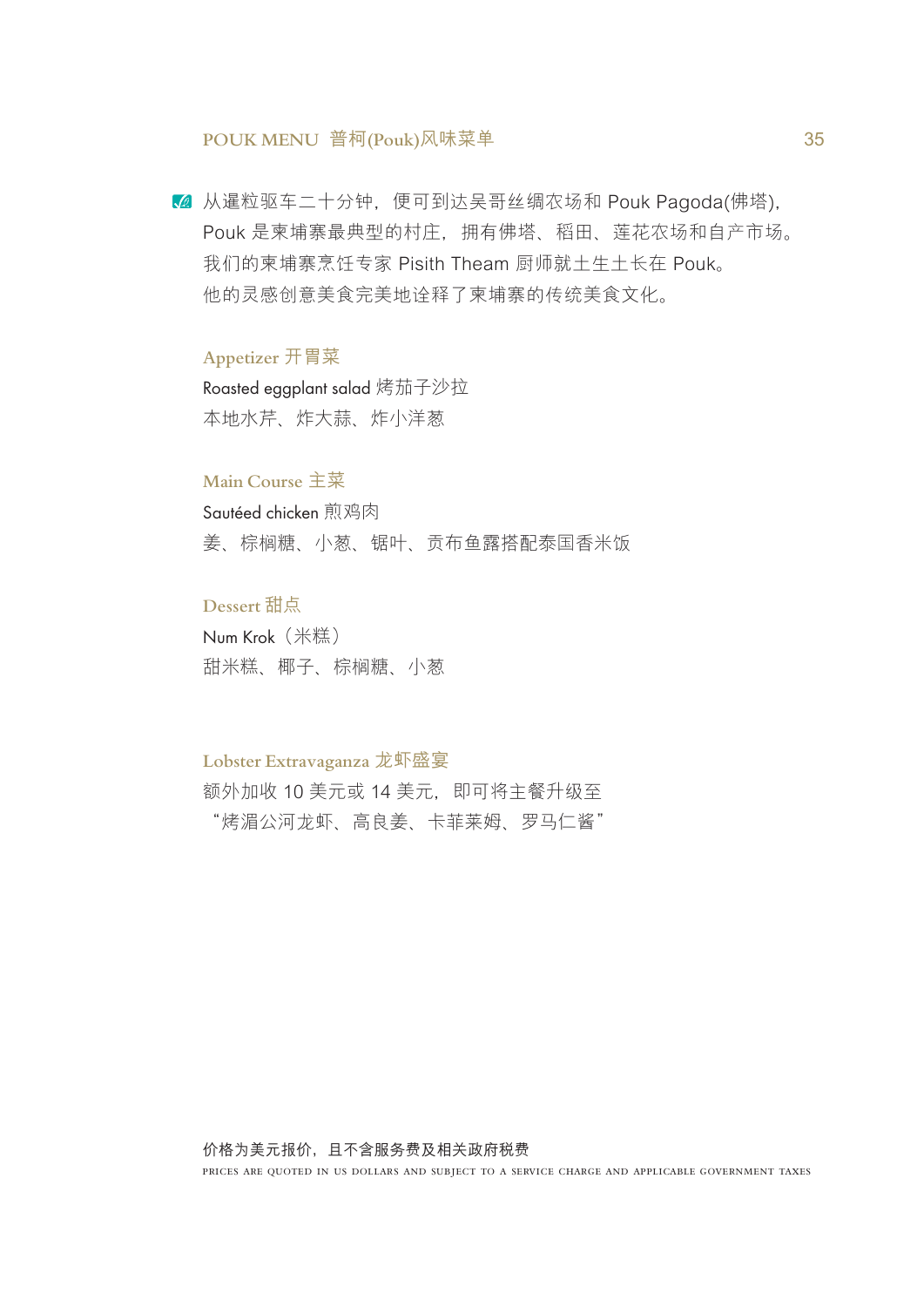#### **SIEM REAP MENU** 暹粒风味菜单 39

暹粒是通往吴哥庙宇的门户,因雄伟的吴哥窟而闻名于世。 吴哥窟是联合国教科文组织认定的世界文化遗产。 自19 世纪第一批法国探险家发现了吴哥窟,暹粒便走出古老帝国的阴影, 经过蓬勃发展,成为了一个繁华都市。

#### **Appetizer** 开胃菜

Grilled fish salad 扒鱼沙拉 青芒果、烤花生、大蒜、罗勒、酸橙

## **Soup** 汤

Chicken sour soup 酸鸡汤 冬瓜、菠萝、香菜叶、贡布鱼露

#### **Main Course** 主菜

Wok-fried prawn curry 炒咖喱虾 小葱、椰奶、烤花生配泰国香米饭

# **Dessert** 甜点

Assorted Khmer sweets 什锦高棉糖果 香蕉蒸糕、南瓜糕、木薯布丁

#### **Lobster Extravaganza** 龙虾盛宴

额外加收10美元或14美元,即可将主餐升级至 "烤湄公河龙虾、高良姜、卡菲莱姆、罗马仁酱"。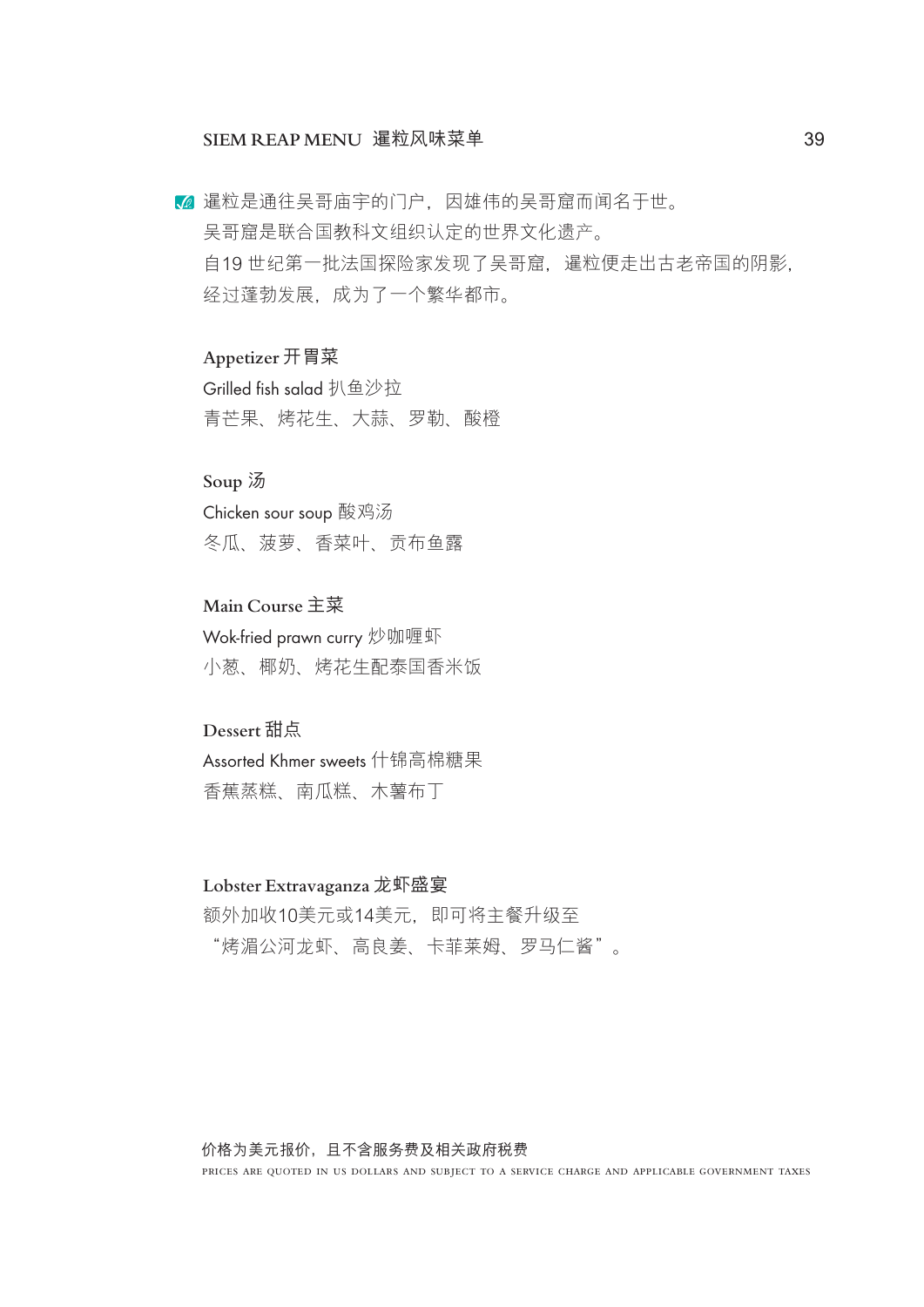#### **BATTAMBANG MENU 马德望菜单 インタン しゅうしょう しゅうしょう**

马德望是马德望省的省会,位于柬埔寨西北部的Sangkae河沿岸。 这里的乡村风景如画,山脉连绵不断,还有一些保存完好的法国 殖民时期建筑,似田园诗歌般恬静。马德望还以盛产大米和 红毛丹等新鲜水果而闻名。

#### **Appetizer** 开胃菜

Fresh spring rolls 新鲜春卷 鸡肉、黄瓜、高棉面条、烤椰汁

## **Second Course** 副菜

Braised minced fish 炖鱼糜 柠檬草、椰奶、卡菲尔柠檬、贡布鱼露

## **Soup** 汤

Prawn sour soup 酸虾汤 柠檬草、卡菲尔柠檬叶、贡布鱼露、罗勒

## **Main Course** 主菜

Wok-fried beef striploin 炒西冷牛肉 碎胡椒、洋葱、本地酥皮配泰国香米饭

## **Dessert** 甜点

Sticky rice 糯米饭 芒果奶油冻

#### **Lobster Extravaganza** 龙虾盛宴

额外加收10美元或14美元,即可将主餐升级至 "烤湄公河龙虾、高良姜、卡菲莱姆、罗马仁酱"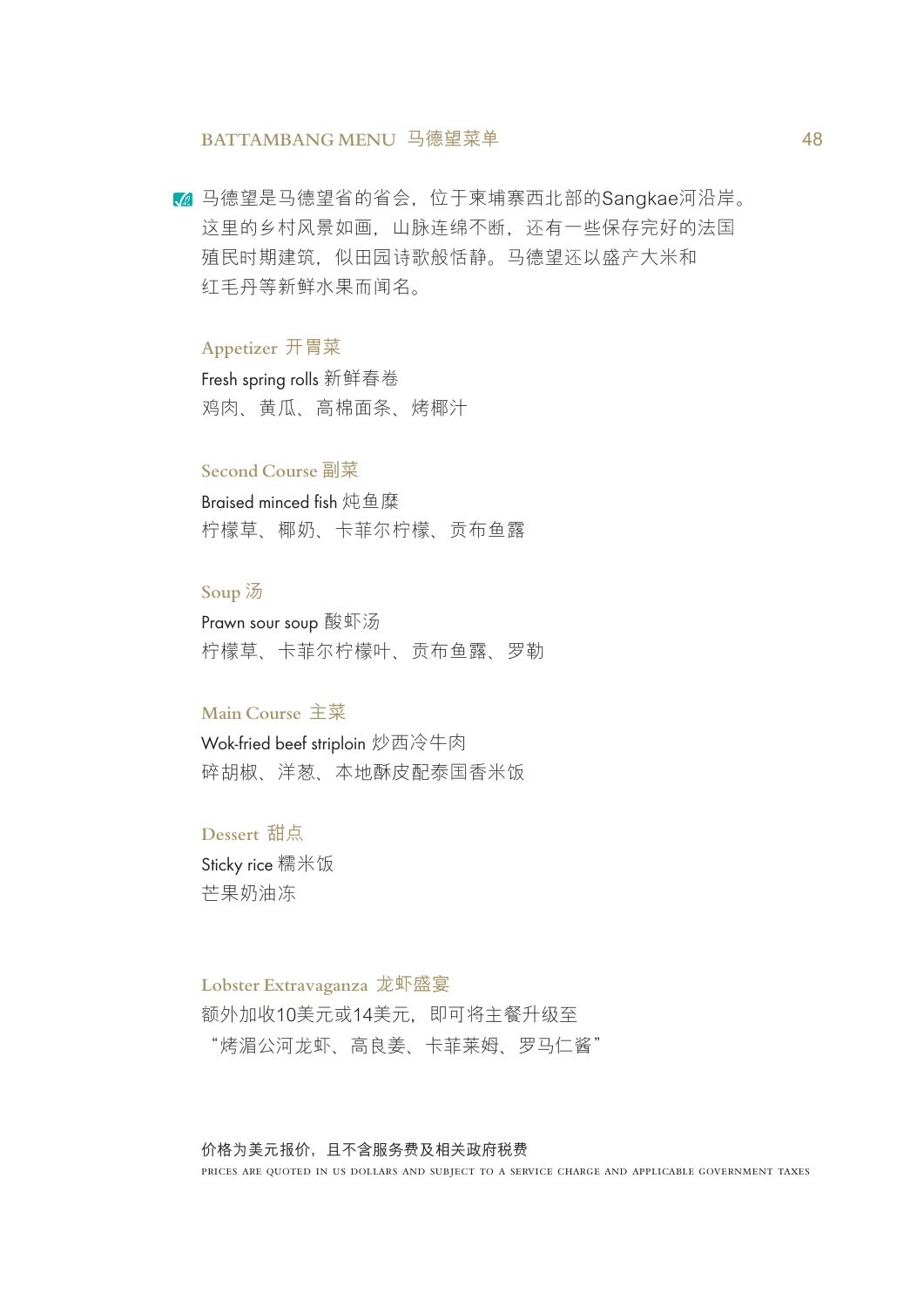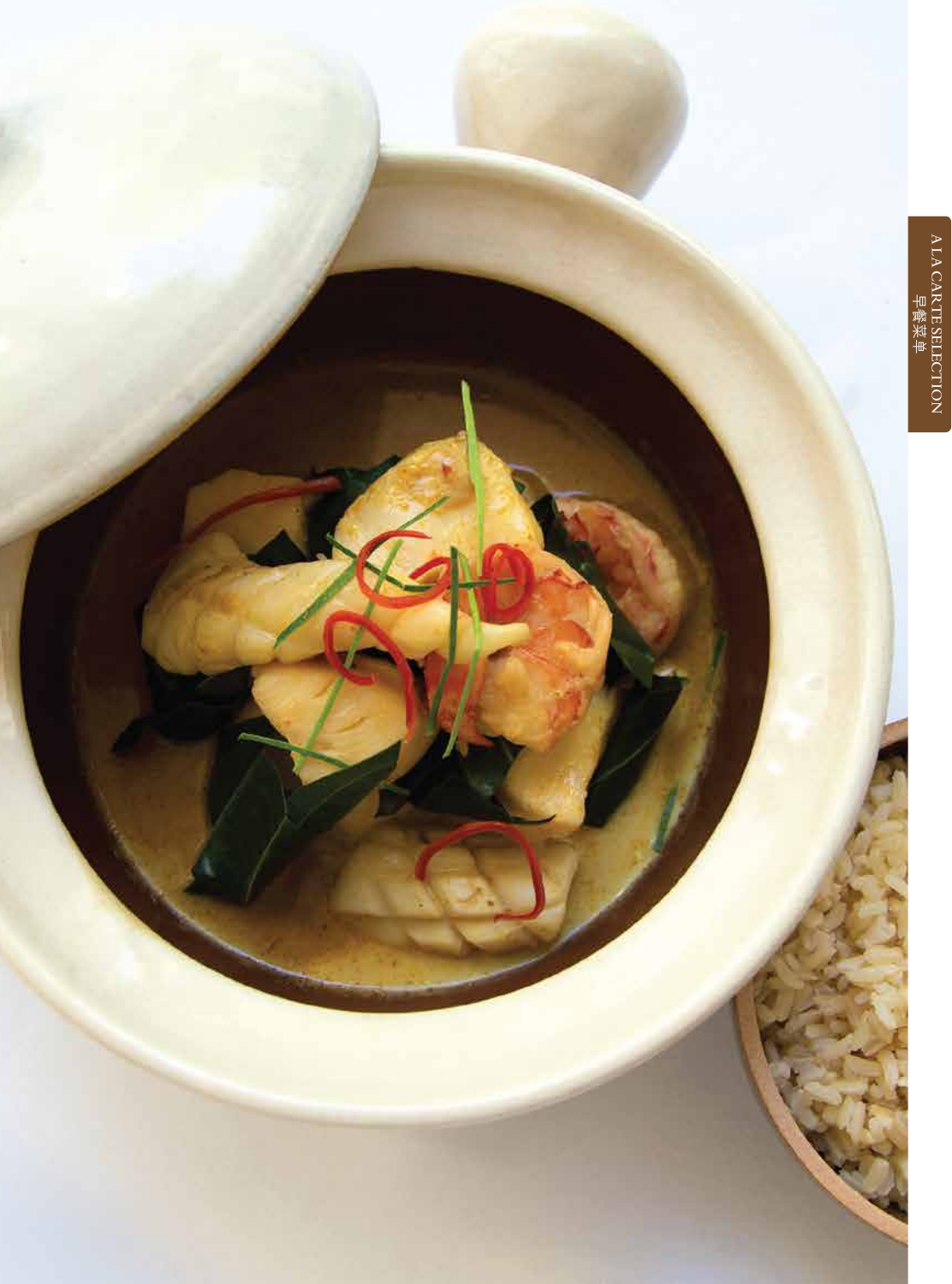# **APPETIZERS** 开胃菜

|              | <mark>√</mark> Fresh spring rolls 新鲜春卷<br>虾、黄瓜、高棉面条、烤椰汁             | 15    |
|--------------|---------------------------------------------------------------------|-------|
|              | √ Khmer rice crêpe 高棉可丽米饼<br>猪肉沫、对虾、豆芽、新鲜香草、生菜、花生调味料                | 17.50 |
|              | M Seafood duet salad 海鲜二重奏沙拉<br>水煮黑虎虾、金枪鱼沙拉、鳄梨、鹌鹑蛋、芦笋、柠檬            | 19    |
|              | <mark>↑</mark> Pan-fried foie gras 煎鹅肝<br>脆皮奶油蛋卷、鸭肉意大利通心粉、李子芒果苹果酸辣酱 | 22.50 |
|              | SALADS 沙拉                                                           |       |
| $\mathbf{V}$ | Roasted eggplant salad 烤茄子沙拉<br>本地水芹、烤炸大蒜、炸小洋葱、酱油调味                 | 12.50 |
|              | Green mango salad 青芒沙拉<br>扒鱼、烤花生、大蒜、罗勒、贡布鱼露                         | 14    |
|              | Lotus salad 莲花沙拉<br>烤牛肉、莲子、生菜茎、莲花、罗勒、甜辣椒酱                           | 15    |
|              | SOUPS 汤类                                                            |       |
|              | <u>A</u> Roasted tomato soup 烤番茄汤<br>白金贝、蜂蜜、核桃、香蒜酱、酸奶油              | 12    |
|              | G French onion soup 法式洋葱汤<br>帕马森干酪 番茄涂油包片                           | 12    |
|              | Me Seafood sour soup 海鲜酸汤<br>冬瓜、菠萝、香菜叶、贡布鱼露                         | 12    |

如果您是素食者或有其他饮食需求,我们的厨师将乐于为您提供定制餐饮。

价格为美元报价,且不含服务费及相关政府税费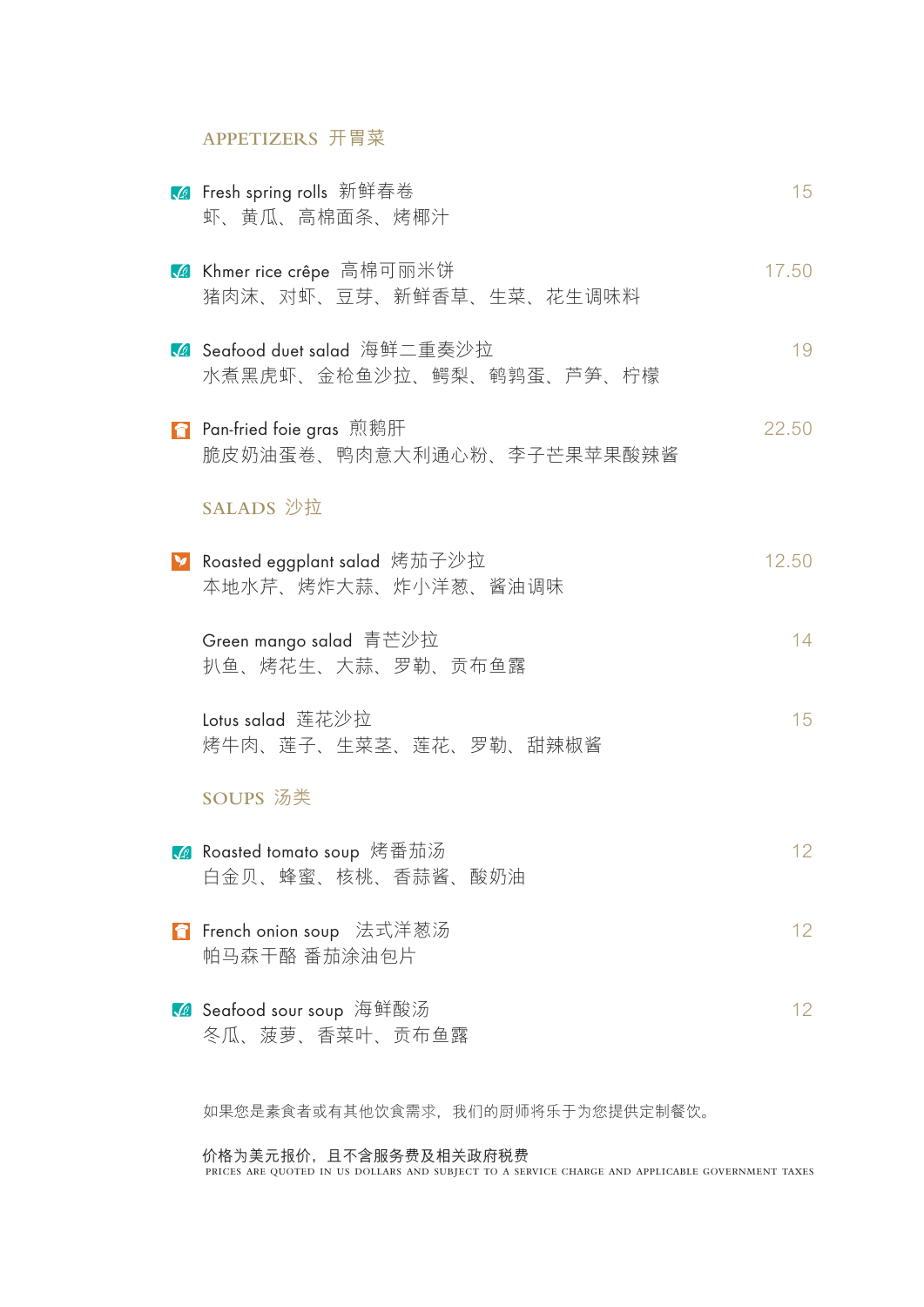## **KHMER SELECTION** 高棉精选早餐

|                 | M Steamed Mekong river fish fillet 清蒸湄公河鱼片       | 26    |
|-----------------|--------------------------------------------------|-------|
|                 | 大蒜、辣椒、柠檬草、锯叶、大豆、花生和罗望子酱                          |       |
| $\sqrt{\theta}$ | Stir-fried black tiger prawn 炒黑虎虾                | 25    |
|                 | 姜、棕榈糖、葱、蚝油                                       |       |
|                 | Roasted young chicken 烤乳鸡                        | 27.50 |
|                 | 蜂蜜、大蒜、罗望子酱、花生、土豆泥<br><b>√4</b> Seafood amok 海鲜咖喱 | 29.50 |
|                 | 咖喱酱、椰奶、恩霍尔叶                                      |       |
|                 | Honey glazed baby pork ribs 蜜汁排骨<br>烤茄子、贡布辣椒酱    | 27    |
|                 |                                                  |       |
|                 | ■ Stewed veal ossobuco 奥索布科炖小牛肉                  | 33    |
|                 | 棕榈糖、茴香、大蒜、贡布鱼露、鸡蛋、锯叶                             |       |

高棉精选早餐可根据个人喜好选择糙米饭或泰国香米饭

如果您是素食者或有其他饮食需求,我们的厨师将乐于为您提供定制餐饮。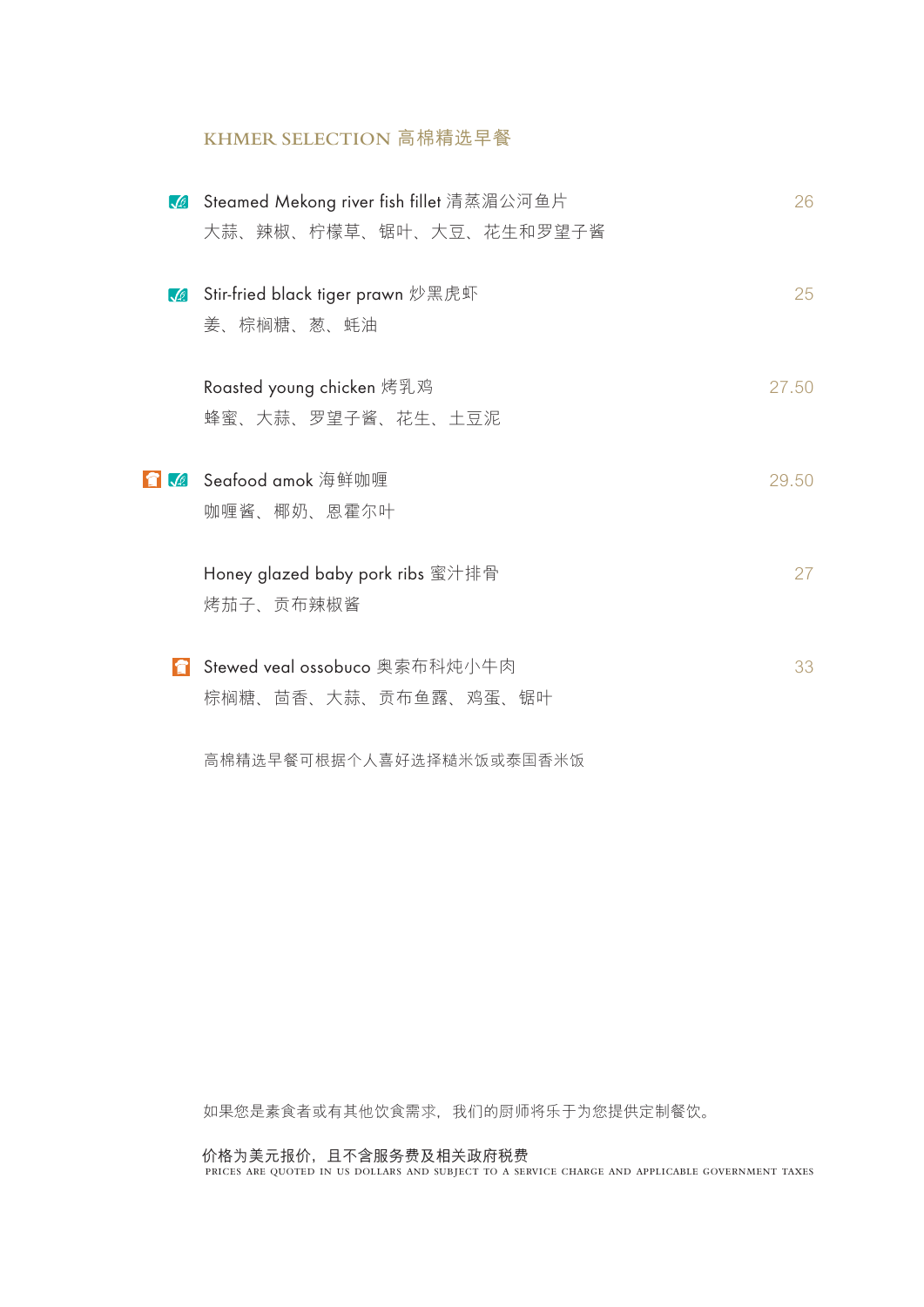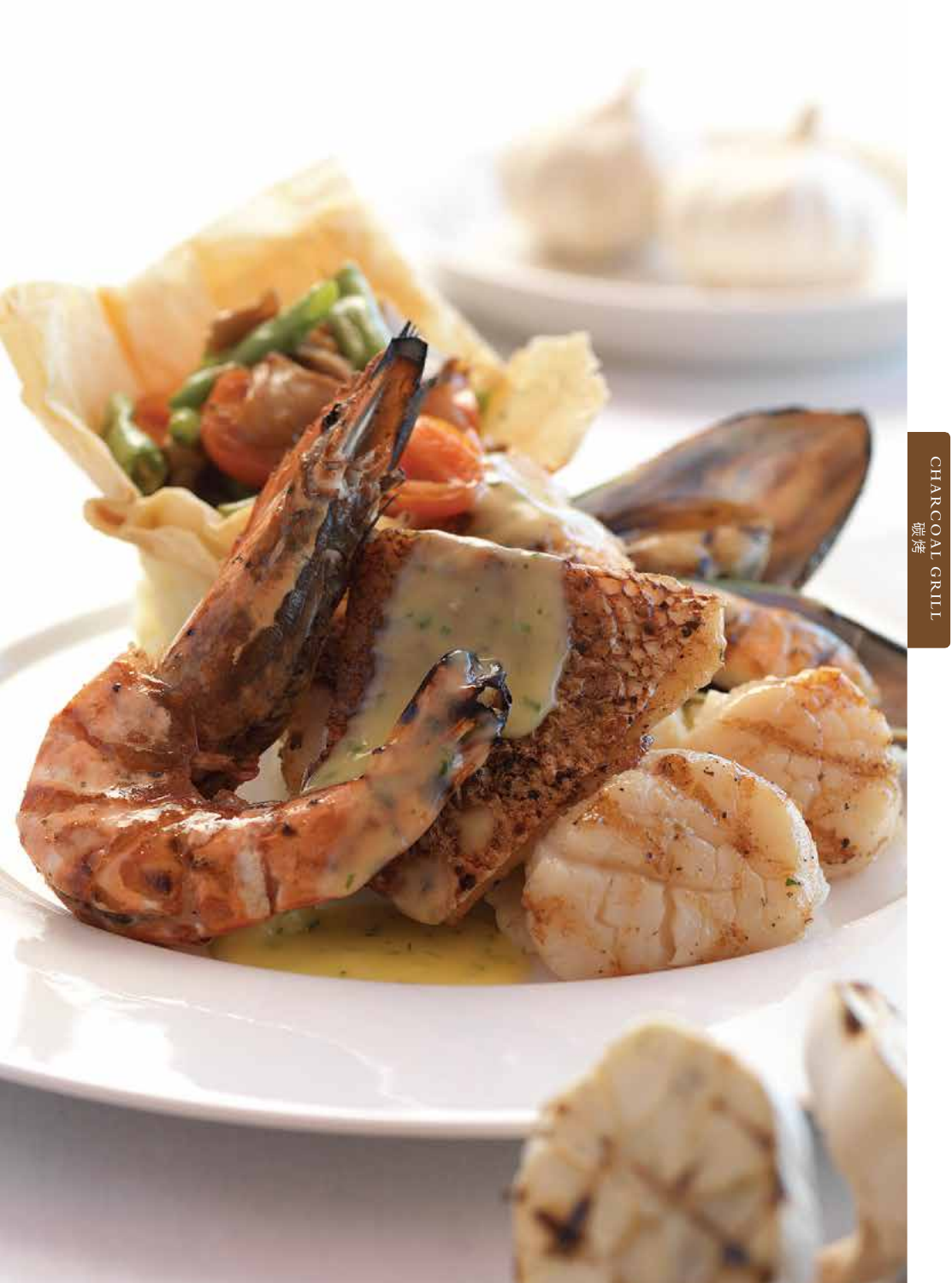## **FROM THE CHARCOAL GRILL** 各式碳烤

### **SEAFOOD** 海产品

|               | Stuffed baby calamari  鱿鱼卷                         | 30    |
|---------------|----------------------------------------------------|-------|
|               | 柠檬叶、柠檬草、大蒜、草菇                                      |       |
|               |                                                    |       |
|               | Salmon fillet 三文鱼片                                 | 37    |
| $\sqrt{\ell}$ | Mekong river prawn 湄公河对虾                           | 39    |
| $\sqrt{\ell}$ | Pancetta wrapped Mekong river fish fillet 烟肉裹湄公河鱼片 | 32    |
|               | 有机樱桃番茄果酱                                           |       |
|               | M Sautéed black tiger prawn 炒黑虎虾                   | 35    |
|               | 大蒜黄油、香菜                                            |       |
|               | Me Pan-roasted white gold scallop 烤白金贝             | 35    |
|               | 花椰菜、意大利乳清干酪、松露酱                                    |       |
|               |                                                    |       |
|               | MEATS 肉类                                           |       |
|               | US –PRIME BEEF 美国顶级牛肉                              |       |
|               | Tenderloin 里脊肉, 100克                               | 37.50 |
|               |                                                    |       |

| Tenderloin 里脊肉,200克 | 47.50 |
|---------------------|-------|
| Tenderloin 里脊肉,400克 | 72.50 |

| Sirloin 西冷牛排, 180克 | 35    |  |
|--------------------|-------|--|
| Rib-eye 肋眼牛排, 300克 | 49.50 |  |

# **AUSTRALIAN** 澳大利亚

| Roasted rack of lamb 烤羊排 |  |  |
|--------------------------|--|--|
|--------------------------|--|--|

### **POULTRY** 禽类

| Roasted cornish game hen 烤鸡(康沃尔野鸡)、大蒜、百里香 |  | 29.50 |  |
|-------------------------------------------|--|-------|--|
| Pan-fried duck breast 煎鸭胸肉                |  | 39.50 |  |

如果您是素食者或有其他饮食需求,我们的厨师将乐于为您提供定制餐饮。 所有碳烤系列可选择一份配菜和一份酱汁

价格为美元报价,且不含服务费及相关政府税费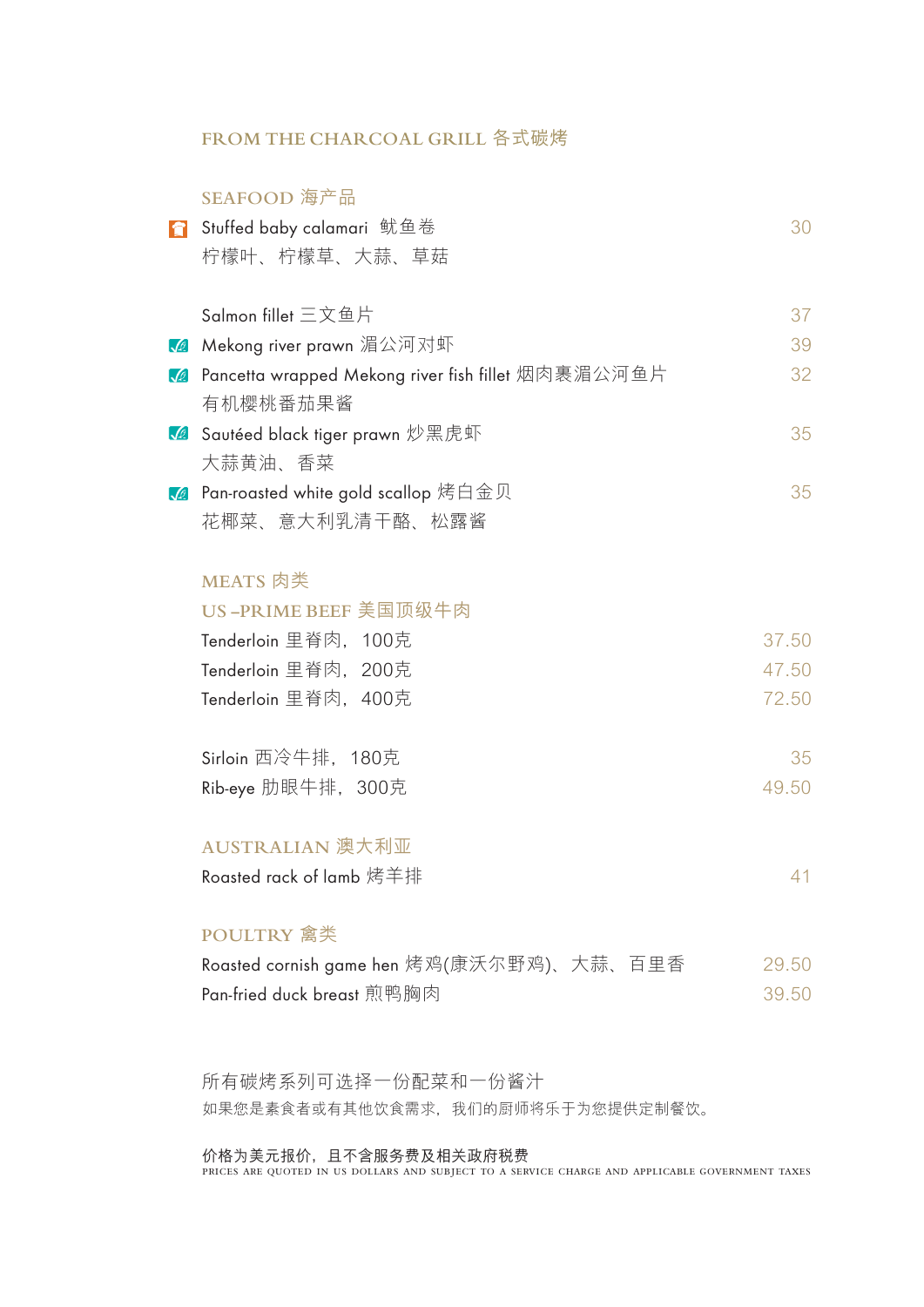## **SIDE DISHES** 小菜

# **VEGETABLES** 蔬菜

| Cauliflower gratin 奶酪花椰菜                               | .5 |
|--------------------------------------------------------|----|
| Glazed young carrots 釉面小胡萝卜、黄油, 青葱, 香菜                 | 5  |
| Sautéed sugar snap peas with almond 糖脆豌豆炒杏仁            | 5  |
| Stir-fried morning glory with garlic 蒜头炒牵牛花、棕榈糖、酱油     | 5  |
| Wok-fried green vegetables with holy basil 青菜炒圣罗勒、贡布青椒 | 5  |
|                                                        |    |

# **POTATOES** 土豆

| Classic French fries 经典炸薯条                       |  |   |
|--------------------------------------------------|--|---|
| Gratin Dauphinoise with béchamel 贝沙美奶油 烤面包、帕尔玛芝士 |  | 5 |
| Mashed potatoes with garlic chips 蒜蓉土豆泥          |  |   |

# **RICE** 米饭

| Steamed jasmine brown or white jasmine rice |  |
|---------------------------------------------|--|
| 蒸糙米饭或泰国香米饭                                  |  |

# **SAUCES** 酱料

| • Beurre blanc 白黄油酱   | • Béarnaise sauce 蛋黄酱    |
|-----------------------|--------------------------|
| • Tamarind sauce 罗望子酱 | ● Green pepper sauce 青椒酱 |
| • Mushroom sauce 蘑菇酱  | • Mint chutney 薄荷酸辣酱     |
| • Mustard sauce 芥末酱   | • Honey-anise jus 蜂蜜茴香酱  |

所有碳烤系列可选择一份配菜和一份酱汁

价格为美元报价,且不含服务费及相关政府税费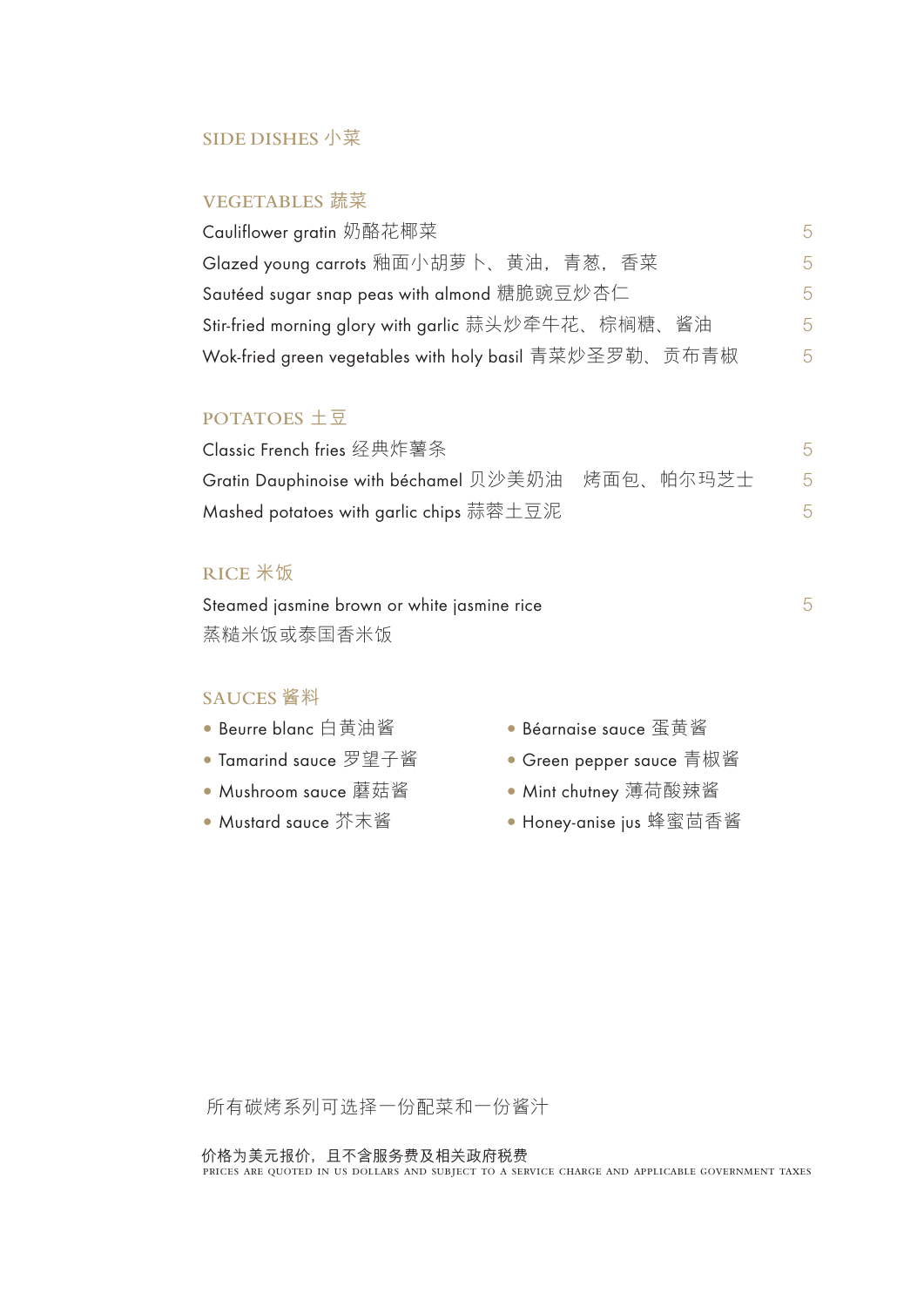